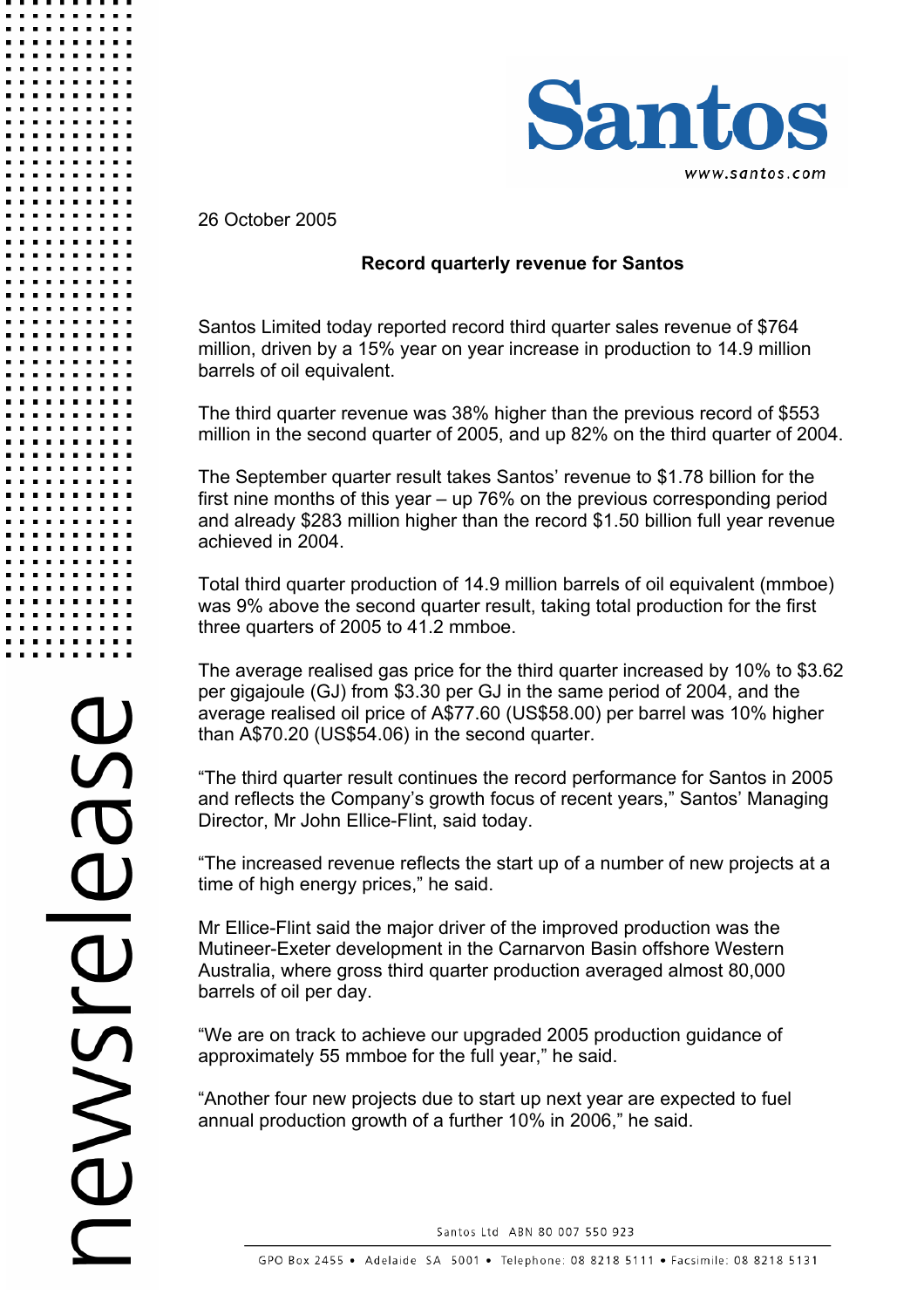Other developments during the September quarter included:

- The US\$466 million acquisition of a controlling interest in Tipperary Corporation, including an operated interest in the world class Fairview field in Queensland;
- First gas production from the \$300 million John Brookes development offshore Western Australia;
- The sale of 229 PJ of John Brookes gas over 15 years to a new power station to be built near Kwinana in Western Australia;
- A gas discovery at Caldita 1 in the Timor Sea offshore the Northern Territory;
- The Henry 1 gas discovery in the Otway Basin, offshore Victoria;
- Solid development progress at Casino offshore Victoria, with the project on schedule for the planned Q1 2006 start-up;
- Development drilling under way for the Oyong oil and gas field offshore Indonesia;
- Commencement of development at the Maleo gas field offshore Indonesia;
- Further appraisal of the Jeruk oil discovery offshore Indonesia, including the retrieval of reservoir core samples, flow testing and interpretation of seismic data;
- A staged farm-in to 10 blocks in Kyrgyzstan, central Asia;
- The move to 100% ownership of the Patricia-Baleen gas field and processing facility, the Sole gas field and exploration permit VIC/P55 in the Victorian Gippsland Basin; and
- The sale of an interest in a Joint Petroleum Development Area permit in the Timor Sea containing the Kuda Tasi and Jahal fields to Paladin **Resources**

## **FOR FURTHER INFORMATION PLEASE CONTACT:**

**Media enquiries: Investor enquiries:** 

**Kathryn Mitchell Andrew Seaton Santos Limited Santos Limited (08) 8218 5260 / 0407 979 982 (08) 8218 5157 / 0410 431 004** 

**Santos Limited** 

Santos stock symbols: STO (Australian Stock Exchange), STOSY (NASDAQ ADR), Ref #82-34 (Securities Exchange Commission)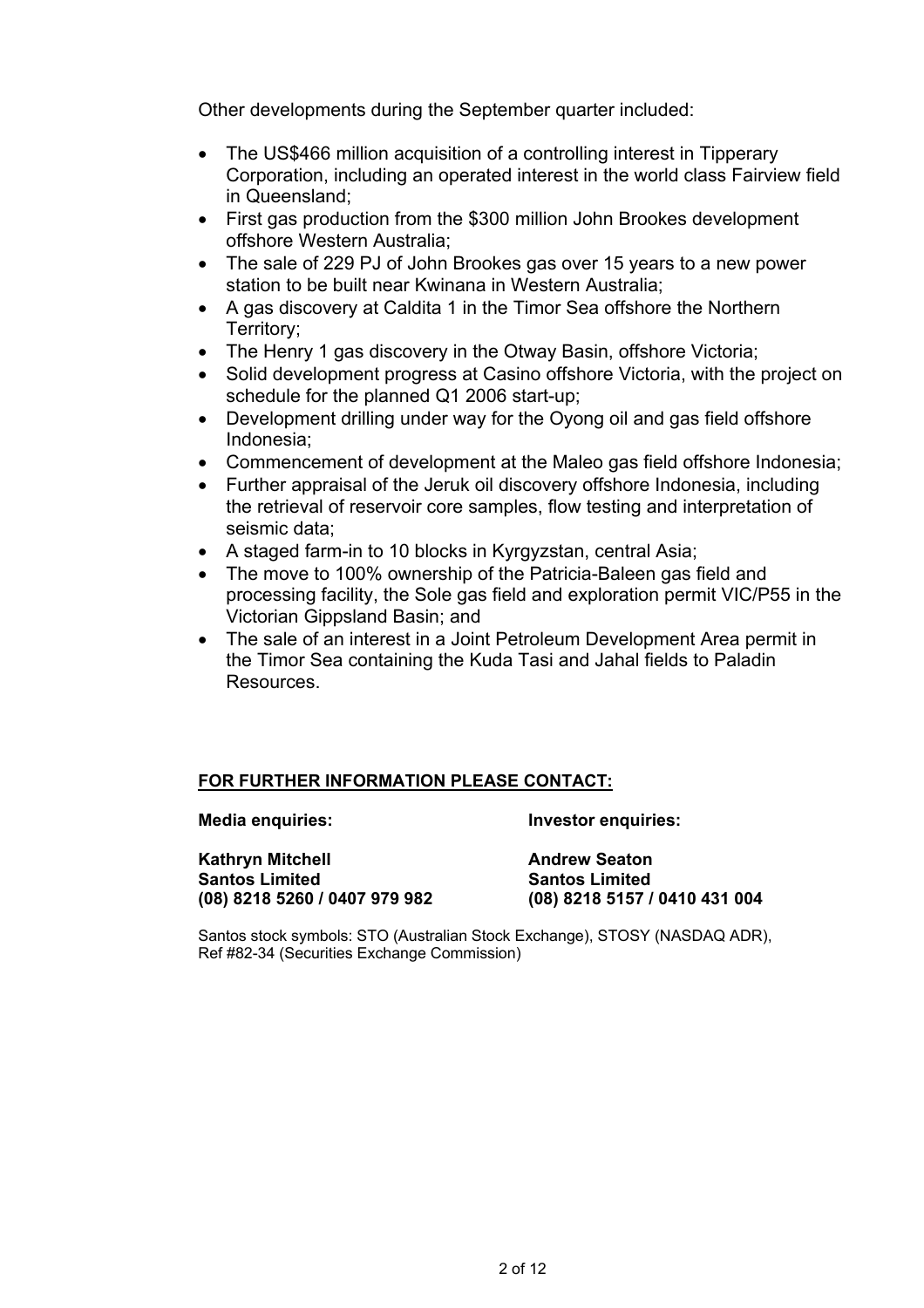### **STOCK EXCHANGE ACTIVITIES REPORT FOR THE THIRD QUARTER ENDING 30 SEPTEMBER 2005.**

## 1. **SALES AND PRODUCTION**

Santos' share of production, sales and revenue for the quarter ended 30 September 2005 is shown in the table below:

|                                                          | <b>Quarter Ended</b> |                  | <b>YTD</b>       |                  | <b>Full Year</b> |                |
|----------------------------------------------------------|----------------------|------------------|------------------|------------------|------------------|----------------|
|                                                          | Q3 2005              | Q3 2004          | Q2 2005          | Q3 2005          | Q3 2004          | 2004           |
|                                                          |                      |                  |                  |                  |                  |                |
| Sales Gas and Ethane (PJ)<br>Cooper Basin                | 32.0                 | 35.2             | 31.1             | 95.2             | 92.8             | 125.9          |
| Surat/Bowen/Denison                                      | 6.6                  | 4.9              | 5.1              | 16.0             | 12.1             | 16.1           |
| Amadeus                                                  | 3.0                  | 2.5              | 3.0              | 9.2              | 7.9              | 11.3           |
| Otway/Gippsland                                          | 3.8                  | 2.2              | 4.0              | 11.3             | 6.4              | 8.2            |
| Carnarvon                                                | 0.4                  | 4.1              | 0.0              | 2.1              | 14.1             | 17.7           |
| Indonesia                                                | 1.0                  | 0.0              | 1.3              | 3.7              | 0.0              | 2.1            |
| USA                                                      | $\overline{2.0}$     | 2.3              | $\overline{3.0}$ | 8.5              | 6.9              | 9.2            |
| <b>Total Sales Gas and Ethane Production</b>             | 48.8                 | 51.2             | 47.5             | 145.9            | 140.2            | 190.5          |
| <b>Total Sales Volume</b>                                | 63.3                 | 57.6             | 59.5             | 176.7            | 150.1            | 207.1          |
| Gas Price (Avg \$A/GJ)                                   | 3.62                 | 3.30             | 3.61             | 3.56             | 3.45             | 3.28           |
| Total Sales Revenue (A\$m)                               | 229.3                | 190.1            | 215.1            | 630.0            | 486.9            | 680.2          |
|                                                          |                      |                  |                  |                  |                  |                |
| Condensate (000's bbls)                                  |                      |                  |                  |                  |                  |                |
| Cooper Basin<br>Surat/Bowen/Denison                      | 471.9                | 417.1<br>3.6     | 495.5            | 1456.1           | 884.0<br>5.8     | 1448.5         |
| Amadeus                                                  | 10.1<br>11.2         | 0.0              | 6.7<br>17.9      | 25.4<br>29.1     | 0.0              | 7.8<br>0.0     |
| Otway                                                    | 3.8                  | $\overline{5.8}$ | 3.7              | $\overline{9.9}$ | 27.0             | 30.6           |
| Carnarvon                                                | 1.4                  | 172.6            | 0.0              | 68.8             | 630.1            | 775.5          |
| <b>Bonaparte</b>                                         | 628.5                | 471.5            | 318.8            | 1532.9           | 761.1            | 1334.9         |
| USA                                                      | 46.6                 | 26.8             | 61.7             | 191.2            | 69.1             | 114.4          |
| <b>Total Condensate Production</b>                       | 1173.5               | 1097.4           | 904.3            | 3313.4           | 2377.1           | 3711.7         |
| <b>Total Sales Volume</b>                                | 1154.9               | 1186.2           | 1082.2           | 3508.0           | 2195.0           | 3569.5         |
| Condensate Price (Avg \$A/bbl)                           | 81.39                | 65.84            | 69.12            | 73.26            | 58.91            | 64.01          |
| Condensate Price (Avg \$US/bbl)                          | 60.83                | 45.40            | 53.22            | 55.06            | 41.04            | 44.59          |
| Total Sales Revenue (A\$m)                               | 94.0                 | 78.1             | 74.8             | 257.0            | 129.3            | 228.5          |
|                                                          |                      |                  |                  |                  |                  |                |
| LPG (000 t)                                              |                      |                  |                  |                  |                  |                |
| Cooper Basin                                             | 55.4                 | 39.4             | 55.0             | 165.2            | 56.8             | 108.7          |
| Surat/Bowen/Denison                                      | 0.0<br>29.8          | 0.1<br>21.2      | 0.0<br>12.7      | 0.0<br>66.3      | 0.1<br>26.6      | 0.1<br>49.8    |
| <b>Bonaparte</b>                                         |                      |                  |                  |                  |                  |                |
| <b>Total LPG Production</b><br><b>Total Sales Volume</b> | 85.2<br>109.9        | 60.7<br>43.7     | 67.7<br>41.3     | 231.5<br>249.8   | 83.5<br>71.1     | 158.6<br>148.6 |
| LPG Price (Avg \$A/t)                                    | 614.18               | 558.35           | 577.27           | 577.60           | 526.02           | 601.55         |
| Total Sales Revenue (A\$m)                               | 67.5                 | 24.4             | 23.8             | 144.3            | 37.4             | 90.5           |
|                                                          |                      |                  |                  |                  |                  |                |
| Crude Oil (000's bbls)                                   |                      |                  |                  |                  |                  |                |
| Cooper Basin                                             | 906.6                | 817.0            | 722.1            | 2350.7           | 2023.7           | 2685.6         |
| Surat/Bowen/Denison                                      | 21.3                 | 18.6             | 19.1             | 58.4             | 64.9             | 90.2           |
| Amadeus                                                  | 46.0                 | 65.3             | 41.8             | 154.3            | 174.6            | 236.5          |
| Legendre                                                 | 192.7                | 709.0            | 210.8            | 710.1            | 1531.0           | 2045.8         |
| Thevenard                                                | 127.3                | 146.2            | 110.4            | 348.5            | 450.9            | 561.1          |
| <b>Barrow</b>                                            | 191.8                | 215.6            | 186.3            | 573.9            | 650.7            | 859.3          |
| Stag                                                     | 539.7                | 425.1            | 556.2            | 1608.2           | 1579.7           | 2124.8         |
| <b>Mutineer Exeter</b>                                   | 2402.7               | 0.0              | 2187.6           | 4590.3           | 0.0              | 0.0            |
| Elang/Kakatua                                            | 57.9                 | 68.3             | 65.6             | 180.9            | 183.4            | 226.7          |
| Jabiru/Challis                                           | 41.3                 | 48.4             | 50.1             | 130.6            | 129.8            | 176.7          |
| Indonesia                                                | 30.3                 | 0.0              | 22.9             | 91.4             | 0.0              | 68.0           |
| SE Gobe                                                  | 71.8                 | 67.4             | 67.9             | 199.2            | 223.8            | 289.1          |
| <b>USA</b>                                               | 10.5                 | 53.5             | 14.4             | 41.8             | 127.4            | 171.7          |
| <b>Total Crude Oil Production</b>                        | 4639.9               | 2634.4           | 4255.2           | 11038.3          | 7139.9           | 9535.5         |
| <b>Total Sales Volume</b>                                | 4815.9               | 2226.1           | 3411.4           | 10557.3          | 7134.7           | 9681.2         |
| Oil Price (Avg \$A/bbl)                                  | 77.60                | 57.36            | 70.20            | 71.26            | 50.07            | 51.84          |
| Oil Price (Avg \$US/bbl)                                 | 58.00                | 39.58            | 54.06            | 52.01            | 34.88            | 36.12          |
| Total Sales Revenue (A\$m)                               | 373.7                | 127.7            | 239.5            | 752.3            | 357.2            | 501.8          |
| <b>TOTAL</b>                                             |                      |                  |                  |                  |                  |                |
| <b>Production (mmboe)</b>                                | 14.9                 | 13.0             | 13.7             | 41.2             | 34.2             | 47.1           |
| Sales Volume (mmboe)                                     | 17.6                 | 13.6             | 15.1             | 46.3             | 35.6             | 49.9           |
| Sales Revenue (\$Am)                                     | 764.5                | 420.3            | 553.2            | 1783.6           | 1010.8           | 1500.9         |

\* Otway Q2 2005 condensate volumes have been adjusted following receipt of Operator data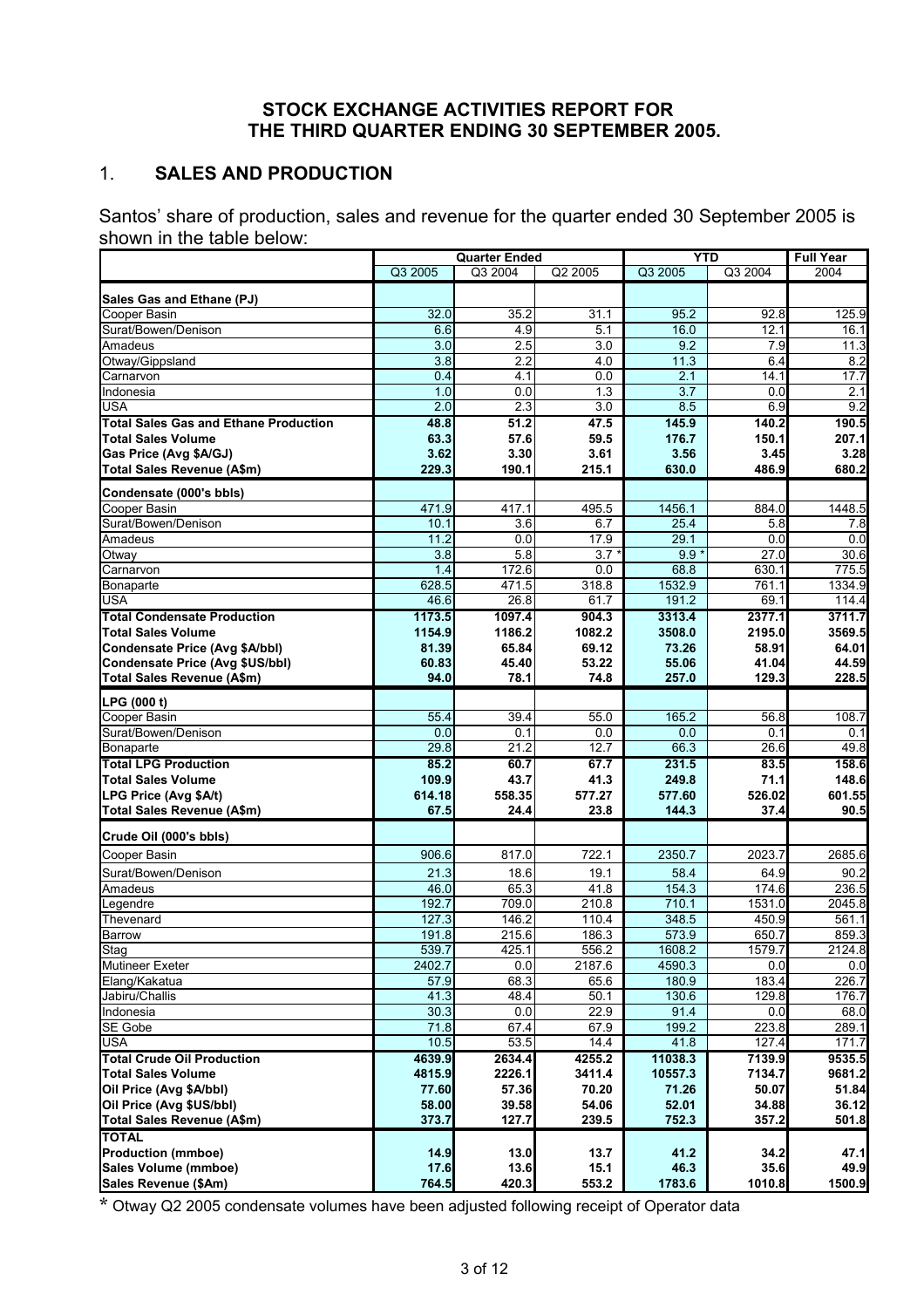## **Sales and Production Summary**

Total third quarter production was 14.9 million barrels of oil equivalent (mmboe), an increase of 9% over Q2 2005, and 15% above Q3 2004.

Total sales revenue for the third quarter was a record \$764.5 million, an increase of 38% over Q2 2005 and 82% above Q3 2004. The improvement in sales revenue reflects both increased sales volumes and improved product prices.

### **Production by Product**

*Comparisons with prior periods for gas and associated condensate and LPG production are made between the current quarter and the same quarter from the previous year, as production is heavily influenced by seasonal factors.* 

*Conversely, comparisons for crude oil are made with the immediate previous quarter, as oil production rates are not subject to seasonal variations.* 

#### **Sales Gas and Ethane**

Sales gas and ethane production for the third quarter was 48.8 petajoules (PJ) a decrease of 5% from Q3 2004.

This decline was the net result of the early shut-in of East Spar and natural field decline in the Cooper Basin, offset by increased production in other Australian fields.

Quarterly sales gas and ethane sales volumes increased by 10% over Q3 2004 to 63.3 PJ, of which 6.5 PJ was gas purchased to provide customer supply due to the shut-in of East Spar prior to the commissioning of John Brookes. Further third party gas purchases of 4.5 PJ were made to replenish Moomba storage.

Sales gas and ethane sales revenue for the quarter was up by 21% to \$229.3 million. The average realised gas price increased by 10% to \$3.62 per gigajoule (GJ) compared with \$3.30 per GJ in Q3 2004.

## **Condensate**

Condensate production of 1.2 million barrels (mmbbl) was 7% or 0.1 mmbbl higher than Q3 2004 due to the reinstatement of production from the Moomba Liquids Recovery Plant (LRP), higher production from Bayu-Undan and improved US condensate yields, offset by the shut in of East Spar.

Quarterly condensate sales volumes were steady year on year at 1.2 mmbbl.

Condensate sales revenue was 20% higher than Q3 2004 at \$94.0 million. The realised condensate price increased by 24% to A\$81.39 (US\$60.83) per barrel from A\$65.84 (US\$45.40) previously.

## **LPG**

Quarterly LPG production increased to 85,200 tonnes from 60,700 tonnes in Q3 2004 due to the reinstatement of the Moomba LRP and increased liquids production from Bayu-Undan.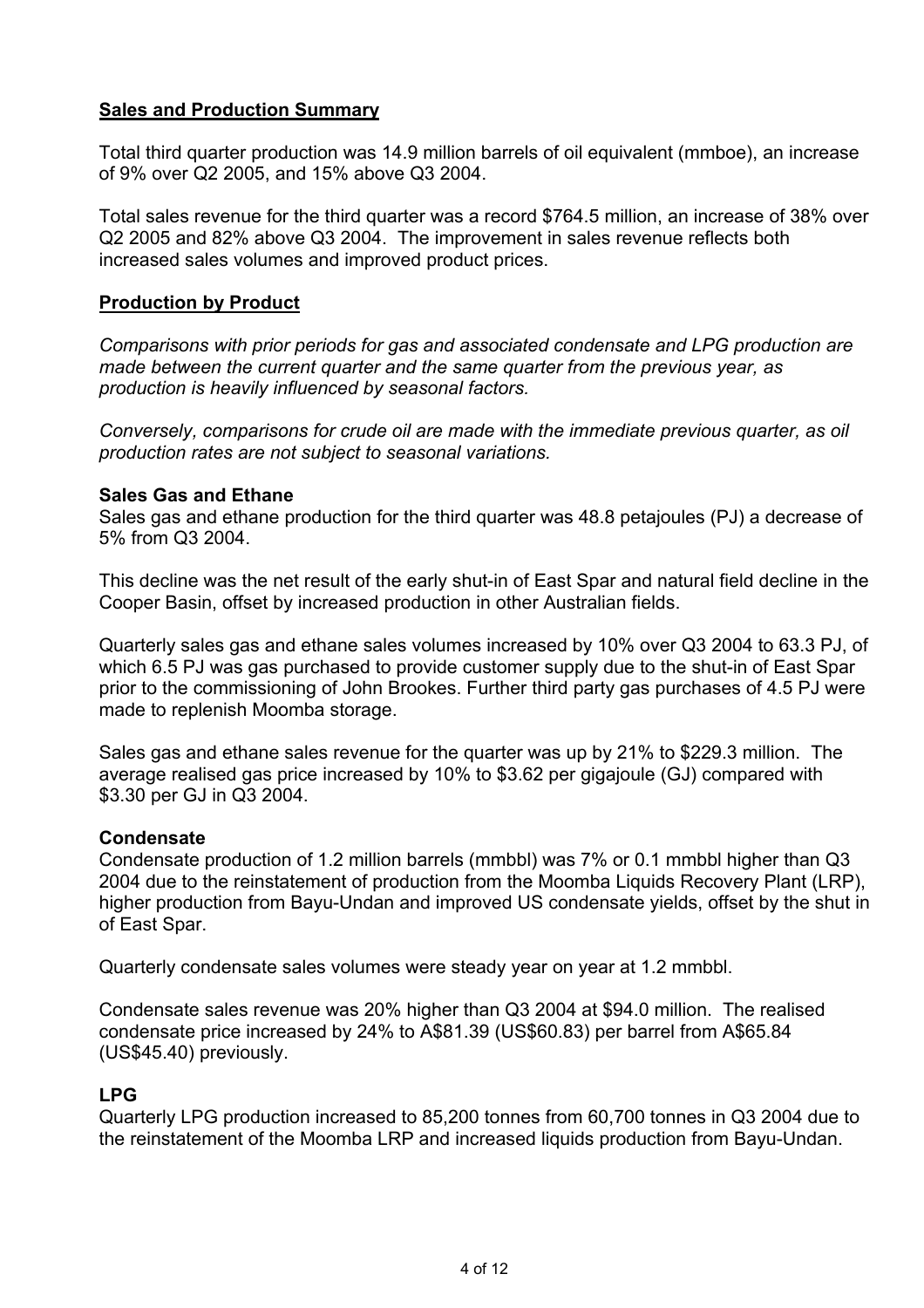LPG sales volumes increased to 109,900 tonnes from 43,700 tonnes due to higher production and timing of liftings. Sales revenue increased commensurately to \$67.5 million from \$24.4 million in Q3 2004. The realised LPG price increased 10% to \$614.18 per tonne compared with \$558.35 previously.

## **Crude Oil**

Oil production of 4.64 mmbbl was 9% higher than Q2 2005. This was predominantly due to increased production from Mutineer-Exeter and the Cooper Basin, offset by minor reductions at Legendre, Stag and the Timor Sea fields.

Quarterly oil sales volumes were 41% higher than Q2 2005 due to higher production and the timing of liftings. Crude was overlifted by 0.2 mmbbl in Q3 2005 partially reversing the 0.8 mmbbl underlifted in Q2 2005. Year-to-date 2005 crude has been underlifted by 0.5 mmbbl.

Oil sales revenue increased by 56% to \$373.7 million for the quarter. The average realised oil price was A\$77.60 per barrel after hedging, 10% higher than the Q2 2005 average of A\$70.20.

## **Production by Area**

#### **Cooper Basin**

Sales gas and ethane production decreased by 9% to 32.0 PJ compared with 35.2 PJ in Q3 2004, reflecting natural field decline and Moomba LRP downtime associated with statutory inspections 12 months after recommissioning.

Third party gas totalling 4.5 PJ was purchased during Q3 2005 as part of the Cooper Basin gas portfolio optimisation, which takes account of contracted customer demands, facility maintenance requirements, field development capital costs, gas storage levels, spot gas sales and the availability of third party gas.

Condensate production of 0.47 mmbbl was 13% higher than Q3 2004 due to the reinstatement of the Moomba LRP.

LPG production was 41% higher than Q3 2004 at 55,400 tonnes due to the reinstatement of the Moomba LRP.

Crude oil production was 26% higher compared with Q2 2005 at 906,600 barrels, reflecting the favourable impact of the expanded oil delineation and development program commenced during 2004 and the connection of successful wells at Mulberry, Carmina and Derrilyn.

## **Surat Basin/Bowen/Denison Trough**

Quarterly sales gas production rose to 6.6 PJ from 4.9 PJ in Q3 2004 due to increased output from Roma, Scotia and Churchie together with the inclusion of net production from the Tipperary interests acquired effective 13 July 2005.

#### **Amadeus Basin**

Sales gas production increased to 3.0 PJ from 2.5 PJ due to higher customer demand.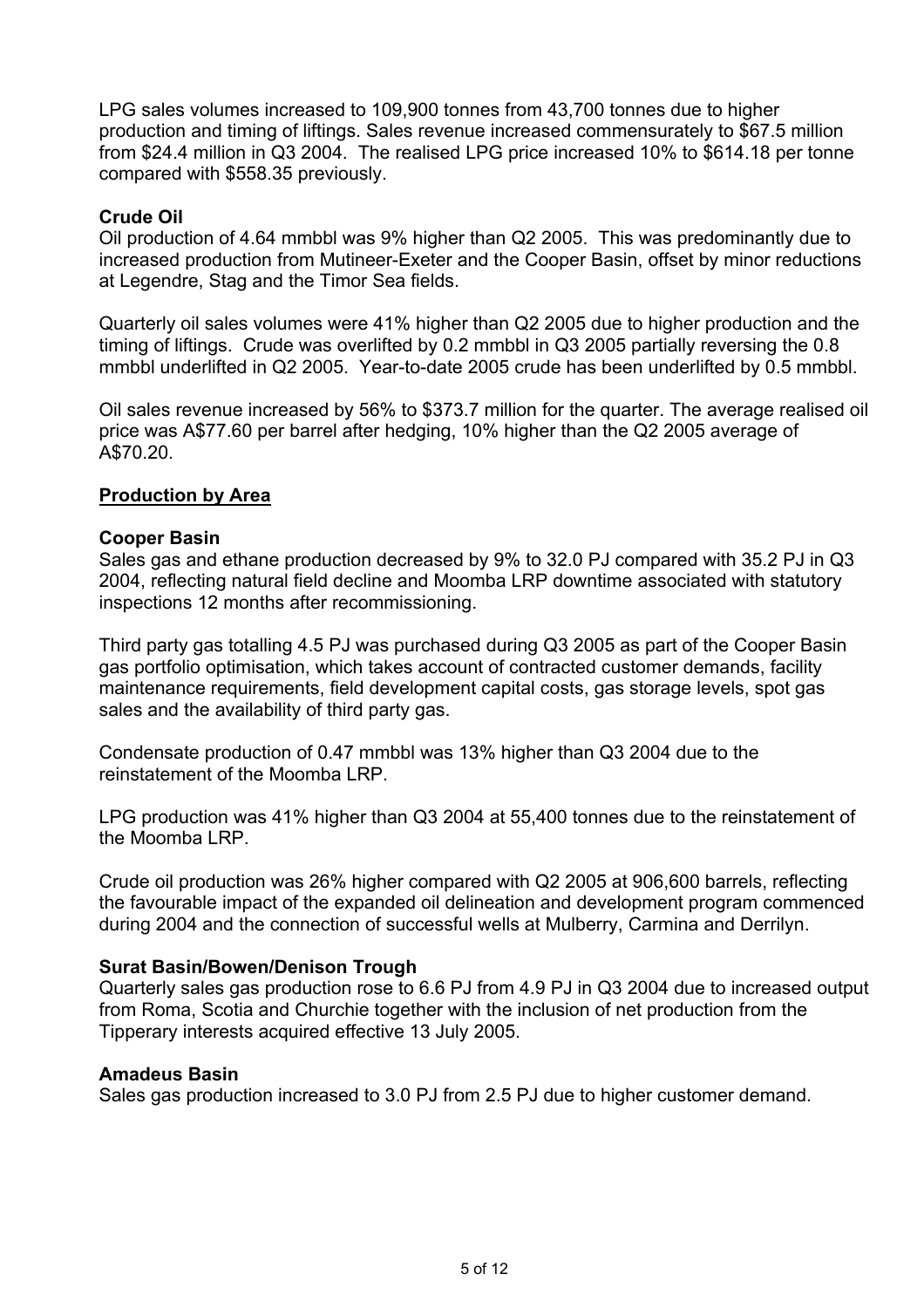## **Otway Basin/Gippsland Basin**

Sales gas production increased to 3.8 PJ from 2.2 PJ due to the commencement of production from the offshore Minerva field in December 2004, offset by the disposal of onshore Otway assets during Q3 2004 and increased Gippsland interests acquired from OMV Petroleum Pty Ltd.

## **Carnarvon Basin**

Carnarvon Basin gas and condensate production recommenced with the start up of the John Brookes field in September at initial gross rates of approximately 60 TJ/d. Third party gas will continue to be acquired by the East Spar joint venture to meet supply commitments until the John Brookes  $CO<sub>2</sub>$  removal facilities are on line. The first  $CO<sub>2</sub>$  train is expected to be available by the end of October at which time the production rate will be increased to meet current contract nominations. When the second  $CO<sub>2</sub>$  train is completed by year end, the plant will have a gross production capacity of 240 TJ/d.

Net oil production increased 6% to 3.45 mmbbl from 3.25 mmbbl in Q2 2005 due largely to the increased contribution from Mutineer-Exeter offset by small decreases at the Legendre and Stag fields due to natural decline.

Mutineer-Exeter gross production averaged approximately 78,200 barrels per day over the third quarter with minimal downtime. At the end of the quarter, production was averaging approximately 74,000 barrels per day.

One well is currently producing under Electrical Submersible Pump (ESP) artificial lift, with all other wells flowing naturally. Towards the latter part of the third quarter, the Mutineer Multi Phase Pump (MPP) suffered technical problems and was shut down. The resultant production capacity reduction of 5,000 to 10,000 barrels per day will be addressed with the installation of a replacement MPP in November 2005.

Two additional development wells, one on Mutineer and one on Exeter, are planned to be drilled commencing around the end of Q1 2006.

Stag oil production was down by 3% compared with Q2 2005 to 0.54 mmbbl, reflecting the continuing benefits of production optimisation initiatives. The joint venture has approved a plan to drill and complete an additional well for water injection during the first half of 2006.

Legendre oil production was down by 9% to 0.19 mmbbl from 0.21 mmbbl in Q2 2005 due to natural field decline. Two appraisal wells drilled during the third quarter failed to result in sufficient incremental reserves to justify drilling and connection of additional development wells.

## **Timor Sea**

Crude oil production from the Timor Sea fields decreased by 14% from Q2 2005 to 0.1 mmbbl due to natural field decline.

## **Bonaparte Basin**

Bayu-Undan condensate production of 0.63 mmbbl was 33% higher than Q3 2004, and almost double Q2 2005, which was affected by a planned six week shutdown.

Debottlenecking and process enhancements during the Q2 2005 shutdown have resulted in improved liquid extraction efficiency, with gross liquids flow rates during the third quarter averaging 105,000 barrels per day of which about 64,000 barrels per day was condensate.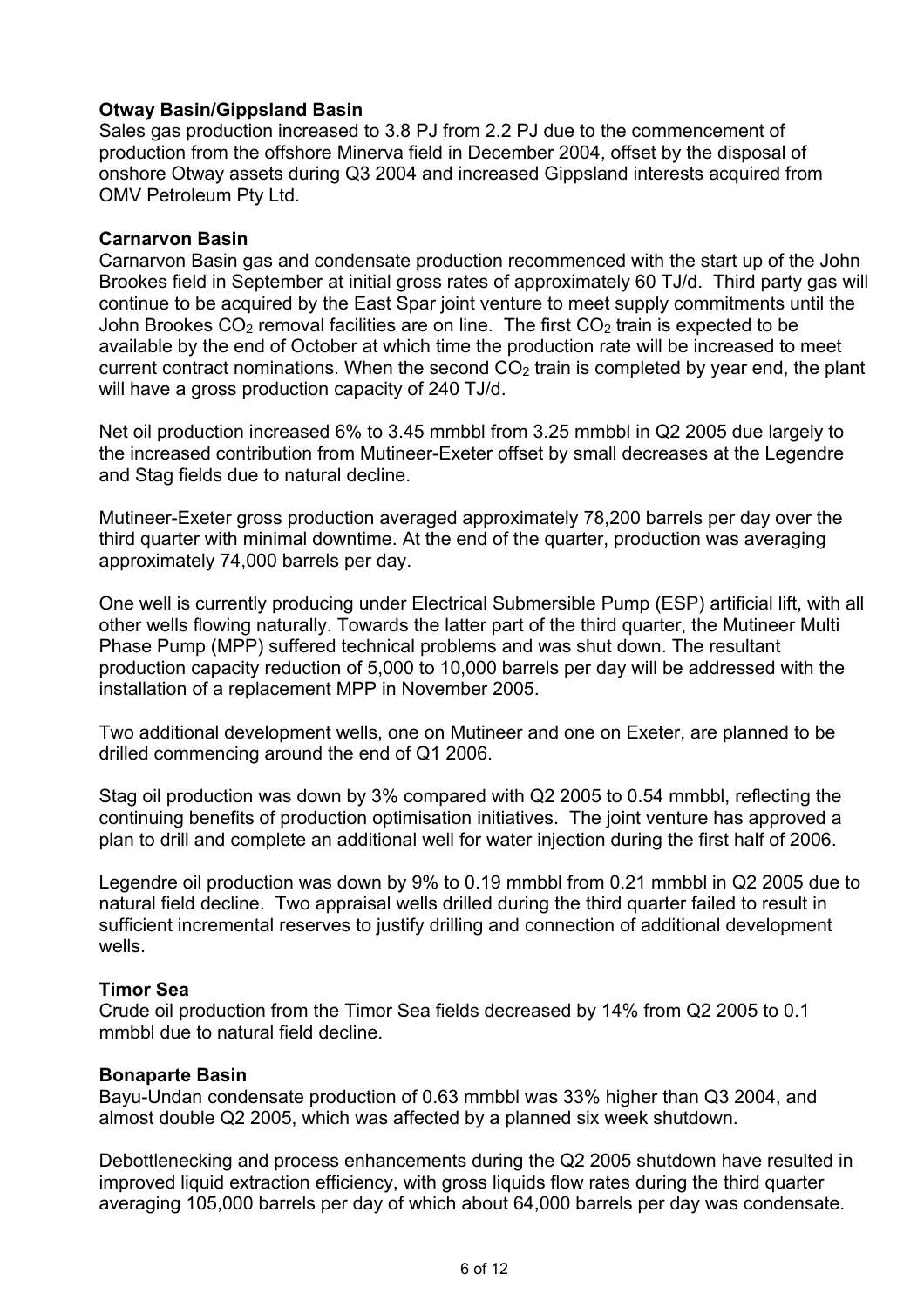Bayu-Undan Q3 2005 LPG production of 29,800 tonnes increased by 41% from 21,200 tonnes in Q3 2004, and was more than double the shutdown affected 12,700 tonnes in Q2 2005.

#### **Indonesia**

Sales gas production from Brantas and Kakap was 1.0 PJ, down from 1.3 PJ in Q2 2005.

An infill drilling campaign commenced during Q3 2005 at the onshore Wunut field in the Brantas PSC. The first two wells of up to a five well programme have been successfully drilled and completed and are expected to lift gas production during Q4 2005.

During Q3 2005, trucked oil production commenced from the onshore Tanggulangin field in the Brantas PSC at initial gross rates of about 1,000 barrels per day.

#### **Papua New Guinea**

Oil production at SE Gobe remained steady at 0.07 mmbls following the connection of SE Gobe 11 in June 2005.

#### **United States**

Sales gas production decreased to 2.0 PJ from 2.3 PJ in Q3 2004, due to natural field decline.

#### **2. CAPITAL EXPENDITURE**

Total capital expenditure is summarised in the table below:

| Capital Expenditure Summary (\$ millions) | <b>Quarter Ended</b> |                  |         | <b>YTD</b> |         | <b>Full Year</b> |
|-------------------------------------------|----------------------|------------------|---------|------------|---------|------------------|
|                                           | Q3 2005              | Q3 2004          | Q2 2005 | Q3 2005    | Q3 2004 | 2004             |
| <b>Exploration</b>                        |                      |                  |         |            |         |                  |
| Capitalised                               | 5.4                  | 1.8              | 8.5     | 30.6       | 18.9    | 32.6             |
| Expensed                                  | 24.7                 | 27.0             | 28.1    | 78.0       | 51.0    | 93.0             |
| <b>Delineation</b>                        |                      |                  |         |            |         |                  |
| Capitalised                               | 15.6                 | 14.3             | 14.5    | 39.3       | 45.3    | 66.5             |
| Expensed                                  | 10.1                 | 1.7 <sub>l</sub> | 9.6     | 29.4       | 14.9    | 24.4             |
| <b>Development</b>                        | 176.5                | 158.5            | 183.8   | 517.8      | 463.3   | 713.0            |
| <b>Total Capital Expenditure</b>          | 232.3                | 203.3            | 244.5   | 695.1      | 593.4   | 929.5            |

(1) Delineation includes near field exploration and appraisal expenditure.

#### **2.1 Exploration Activity**

Exploration expenditure was \$30.1 million in Q3 2005.

Wildcat drilling activity during the third quarter is shown in the table below:

| Well            | Basin/Area     | <b>Target</b> | Licence         | <b>Santos</b><br>Interest<br>(%) | <b>Well Status</b> |
|-----------------|----------------|---------------|-----------------|----------------------------------|--------------------|
| Ras Abu Darag 1 | Gulf of Suez   | Oil           | Ras Abu Darag   | 50                               | P&A, dry hole      |
| Caldita 1       | Timor Sea      | Gas           | NT/P61          | 40                               | Gas discovery      |
| Henry 1         | Offshore Otway | Gas           | Vic/P44         | 50                               | Gas discovery      |
| Yamala 2        | Bowen          | Gas           | ATP 553P        | 80                               | Gas discovery      |
| Windula 1       | Cooper/SWQ     | Oil           | ATP 259P        | 55                               | P&A, dry hole      |
| Greenmount 1    | Bowen          | Gas           | <b>ATP 337P</b> | 50                               | In progress        |
| Saratoga 1      | Cooper/SWQ     | Oil           | <b>ATP 259P</b> | 55                               | In progress        |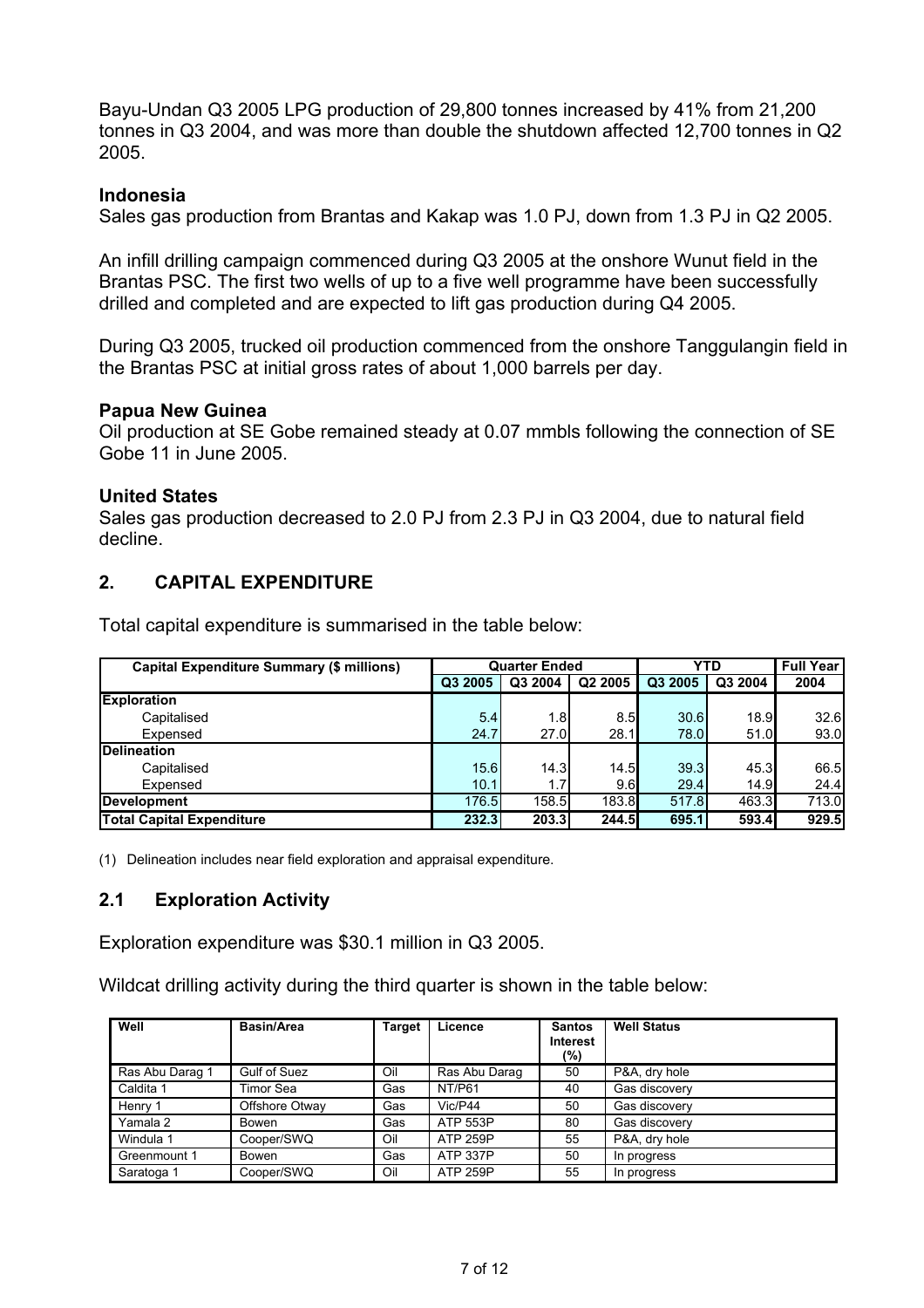At the end of the quarter, Santos announced the discovery of a significant hydrocarbon column in high quality reservoir with a test flow of 33 mmcfd through a 1 inch choke at the Caldita 1 wildcat in the Timor Sea offshore Darwin.

Earlier in the quarter, the Henry 1 wildcat was confirmed as a new field discovery, with gas quality similar to the Casino field. Henry 1 is approximately 8.5 kilometres north of Casino and is expected to be readily commercialised through the Casino infrastructure and the TRUenergy gas sales contract.

Also during the quarter, the Ras Abu Darag 1 well, was plugged and abandoned without intersecting commercial hydrocarbons.

Santos' Sorell Basin acreage trend was strengthened with the award of the T/40P exploration permit in July.

During August, Santos announced a staged farm-in with Caspian oil and Gas Limited to 10 licences covering 16,500 square kilometres in the Central Asian republic of Kyrgyzstan.

Since late 2004, Santos has been accumulating an expanded acreage position through quarterly State lease sales in the shallow waters of the Gulf of Mexico offshore Texas. A solid areal coverage has now been attained in the Cougar and Jaguar project areas, targeting various play types and objectives in Miocene and Oligocene sandstones.

## **Seismic Acquired**

No seismic was acquired during the third quarter.

## **Forward Exploration Drilling Schedule**

The current indicative drilling schedule for the remainder of 2005 is set out in the table below:

| <b>Well Name</b>   | Basin / Area              | <b>Target</b> | Upside resource Potential (mmboe) |          |             |      | <b>Santos</b><br><b>Interest</b> | Timing   |
|--------------------|---------------------------|---------------|-----------------------------------|----------|-------------|------|----------------------------------|----------|
|                    |                           |               | - 50                              | 50 - 100 | $100 - 250$ | >250 | $(\%)$                           |          |
| Bobcat A           | <b>Texas state waters</b> | Gas           | ✓                                 |          |             |      | 100                              | Drilling |
| Firebird           | <b>Bonaparte</b>          | Gas           |                                   |          |             |      | 21                               | Drilling |
| Greenmount         | Bowen                     | Gas           |                                   |          |             |      | 50                               | Drilling |
| Saratoga           | Cooper                    | Oil           |                                   |          |             |      | 60                               | Drilling |
| Khufu              | Gulf of Suez              | Oil           |                                   |          |             |      | 20                               | Q4       |
| Banjar Panji       | East Java                 | Oil           |                                   |          |             |      | 18                               | Q4       |
| Nyari (Nuri)       | East Java                 | Oil           |                                   |          |             |      | 75                               | Q4       |
| <b>Black Horse</b> | Гехаѕ                     | Gas           |                                   |          |             |      | 100                              | Q4       |
| NZB-2              | Gulf of Suez              | Oil           |                                   |          |             |      | 50                               | Q4       |

*The exploration portfolio is constantly being optimised therefore the above program may vary as a result of drilling outcomes, new prospects maturing and rig availability.*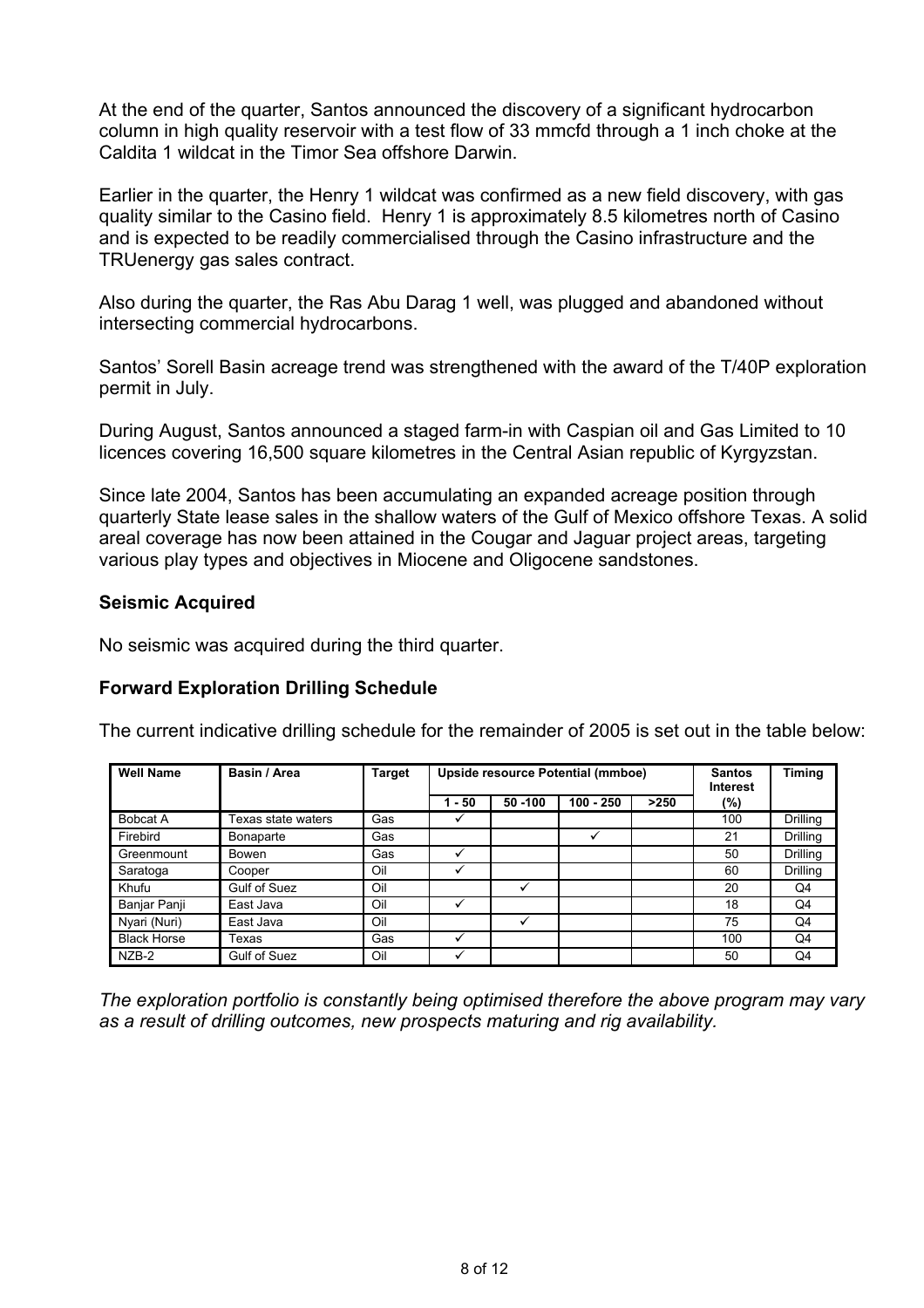# **2.2 Delineation Activity**

Total delineation expenditure in Q3 2005 was \$25.7 million, of which near field exploration and exploration appraisal expenditure was \$12.0 million and development appraisal expenditure was \$13.7 million.

| Well               | <b>Basin/Area</b> | <b>Target</b> | <b>Santos</b><br><b>Interest</b><br>(%) | <b>Well Status</b>    |
|--------------------|-------------------|---------------|-----------------------------------------|-----------------------|
| Kerinna South 1    | Cooper            | Gas           | 60.1                                    | C&S, successful gas   |
| Winninia North 4   | Cooper            | Gas           | 60.1                                    | C&S, successful gas   |
| Teringie 1         | Cooper            | Oil           | 100                                     | C&S. successful oil   |
| Ren 1              | Cooper            | Oil           | 100                                     | P&A, dry hole         |
| Stimpee 1          | Cooper            | Oil           | 100                                     | C&S, successful oil   |
| Bugito 1           | Cooper            | Oil           | 66.6                                    | C&S, successful oil   |
| Stimpee 2          | Cooper            | Oil           | 100                                     | C&S, successful oil   |
| Derrilyn 2         | Cooper            | Oil           | 65                                      | C&S, successful oil   |
| Legendre 3 ST1     | Carnarvon         | Oil           | 22.6                                    | P&A. unsuccessful oil |
| Legendre 4         | Carnarvon         | Oil           | 22.6                                    | P&A, unsuccessful oil |
| Jeruk 2 ST5        | East Java         | Oil           | 45                                      | P&A. successful oil   |
| <b>BH</b> Timber 1 | Louisiana         | Oil           | 25                                      | C&S. unsuccessful oil |
| Costa West 1       | Cooper            | Gas           | 60.1                                    | In progress           |

The table below details the delineation wells drilled during the quarter and their status:

In the offshore East Java Basin, the Jeruk 2 well was re-entered to further evaluate the Jeruk oil discovery with sidetrack 5 which was plugged and abandoned for future potential re-entry following a successful DST over the interval 5027mMD to 5102mMD (4658mTVDSS - 4719mTVDSS). The well flowed at a stabilised rate of 3,000 bbls of oil per day with a Gas Oil Ratio of 450 scf/bbl through a 22/64" choke. The rate was constrained by surface facility limitations and the need to maintain a stable rate for evaluation purposes.

In the Cooper Basin, six oil delineation wells were drilled. Four of those were in the 100% Santos owned exploration permit PEL 114, that resulted in 3 wells being cased for oil production. One well, Bugito 1 was drilled in the fixed factor area and was cased for oil production. One well, Derrilyn 2, was drilled in a farmout block of PEL114 and was also cased for oil production. Additional drilling is planned to further evaluate the attractive trends discovered by these wells.

## **2.3 Development Activity**

Development expenditure during the third quarter was \$176.5 million.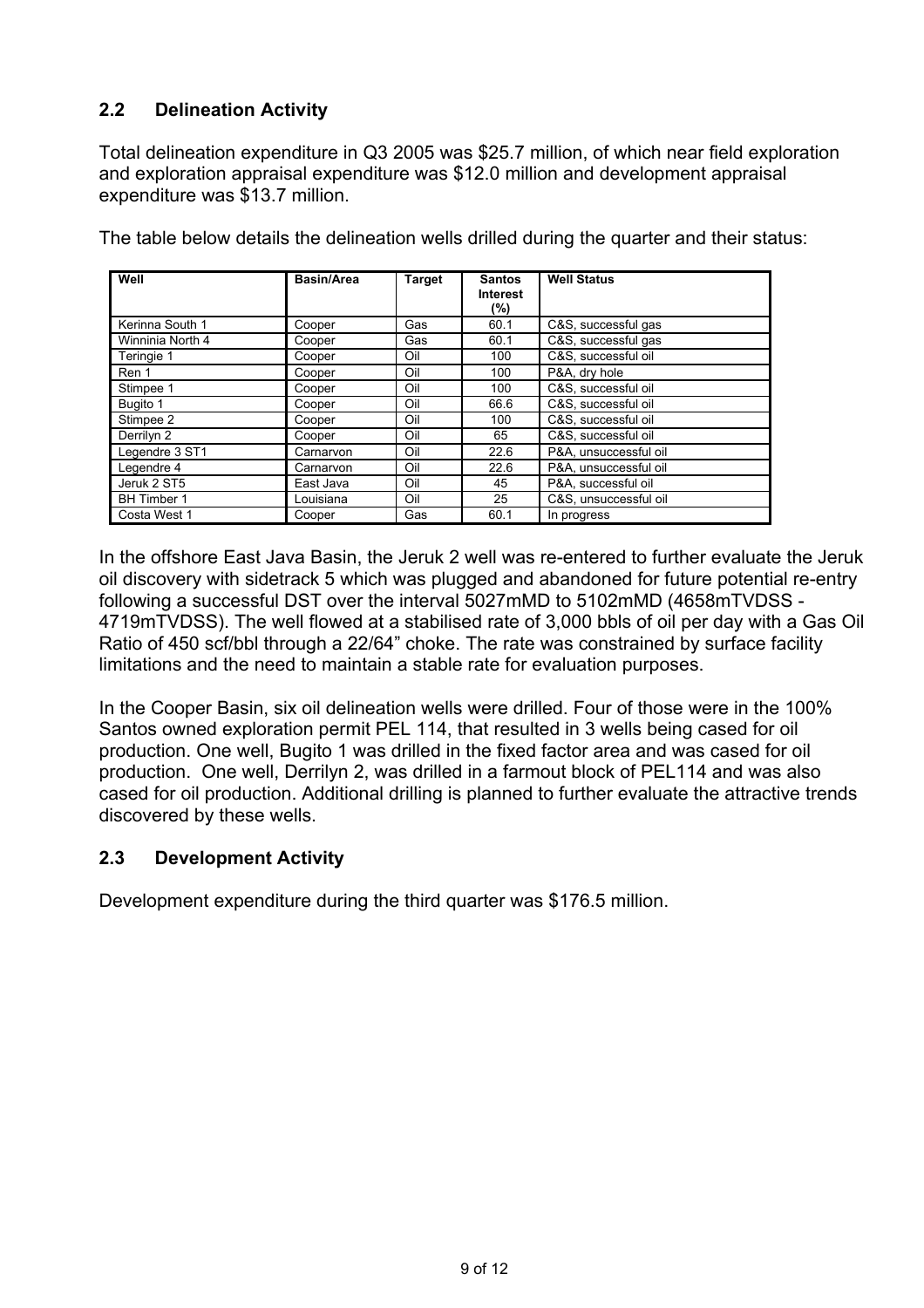| Well                    | <b>Basin/Area</b> | Target | <b>Santos</b> | <b>Well Status</b>                 |
|-------------------------|-------------------|--------|---------------|------------------------------------|
|                         |                   |        | Interest (%)  |                                    |
| Fly Lake 16             | Cooper            | Oil    | 66.6          | C&S, successful oil                |
| Fly Lake 17             | Cooper            | Oil    | 66.6          | C&S. successful oil                |
| Fly Lake 15             | Cooper            | Oil    | 66.6          | C&S, successful oil                |
| Coonatie 6              | Cooper            | Gas    | 72.3          | C&S, successful gas                |
| Psyche 4                | Cooper            | Gas    | 60.1          | C&S, successful gas                |
| Psyche 3                | Cooper            | Gas    | 60.1          | C&S, successful gas (commenced Q2) |
| Thoar <sub>3</sub>      | Cooper            | Gas    | 60.1          | C&S, successful gas                |
| Leleptian 3             | Cooper            | Gas    | 66.6          | C&S, successful gas (commenced Q2) |
| Big Lake 8 deepening    | Cooper            | Gas    | 66.6          | C&S, successful gas                |
| Baryulah 7 ST1          | Cooper            | Gas    | 60.1          | C&S, successful gas                |
| Baryulah 8              | Cooper            | Gas    | 60.1          | In progress                        |
| Derrilyn 2              | Cooper            | Oil    | 65            | C&S, successful oil                |
| Casino 5                | Otway             | Gas    | 50            | C&S, successful gas (commenced Q2) |
| John Brookes 4          | Carnarvon         | Gas    | 45            | C&S, successful gas (commenced Q2) |
| John Brookes 5          | Carnarvon         | Gas    | 45            | C&S, successful gas (commenced Q2) |
| Oyong 4 DW1             | East Java         | Oil    | 45            | C&S, successful oil                |
| Oyong 5 DW1             | East Java         | Oil    | 45            | In progress                        |
| Oyong 6 DW1             | East Java         | Oil    | 45            | In progress                        |
| Oyong 7 DW1             | East Java         | Oil    | 45            | C&S. successful oil                |
| Oyong 8 DW1             | East Java         | Oil    | 45            | In progress                        |
| Oyong 9 DW1             | East Java         | Oil    | 45            | In progress                        |
| Oyong 10 DW1            | East Java         | Gas    | 45            | In progress                        |
| <b>HC Drew Estate 1</b> | Louisiana         | Oil    | 25            | C&S, successful oil                |
| Henderson 4             | South Texas       | Gas    | 20.8          | In progress                        |
| Wunut 15                | East Java         | Gas    | 18            | C&S, successful gas                |
| Wunut 16                | East Java         | Gas    | 18            | C&S, successful gas                |

The table below details all development wells drilled during the quarter and their status:

## **Bayu Undan LNG (Santos 10.6%)**

The project is over 90% complete at the end of Q3, and remains on schedule for first LNG production in early 2006. Gas has been introduced to the LNG plant at Wickham Point and the LNG storage tank has been successfully hydrotested.

## **John Brookes (Santos 45%)**

The development drilling was completed with three wells available for production. The field commenced production in September, with a reduced rate of approximately 60 TJ/ day expected until additional  $CO<sub>2</sub>$  removal facilities are available during the fourth quarter.

In August, the John Brookes Joint Venture was awarded a contract to supply 229 PJ of gas over 15 years to the NewGen power station to be built at Kwinana, near Perth in Western Australia.

## **Casino (Santos 50%, operator)**

More than 70% complete at the end of Q3 and remains on schedule for commencement of gas production during Q1 2006. During Q3, the directionally drilled shore crossing was completed and the flowline was successfully pulled through to the sea floor. The Seaway Falcon pipe lay vessel has left Norway with the control umbilicals on route to Singapore in preparation for commencing the offshore pipe lay during the fourth quarter.

## **Oyong (Santos 45%, operator)**

Over 70% complete at the end of Q3 2005, with first oil production scheduled early in 2006. Modifications continued to the Floating Storage and Off-take barge with some process modules being installed.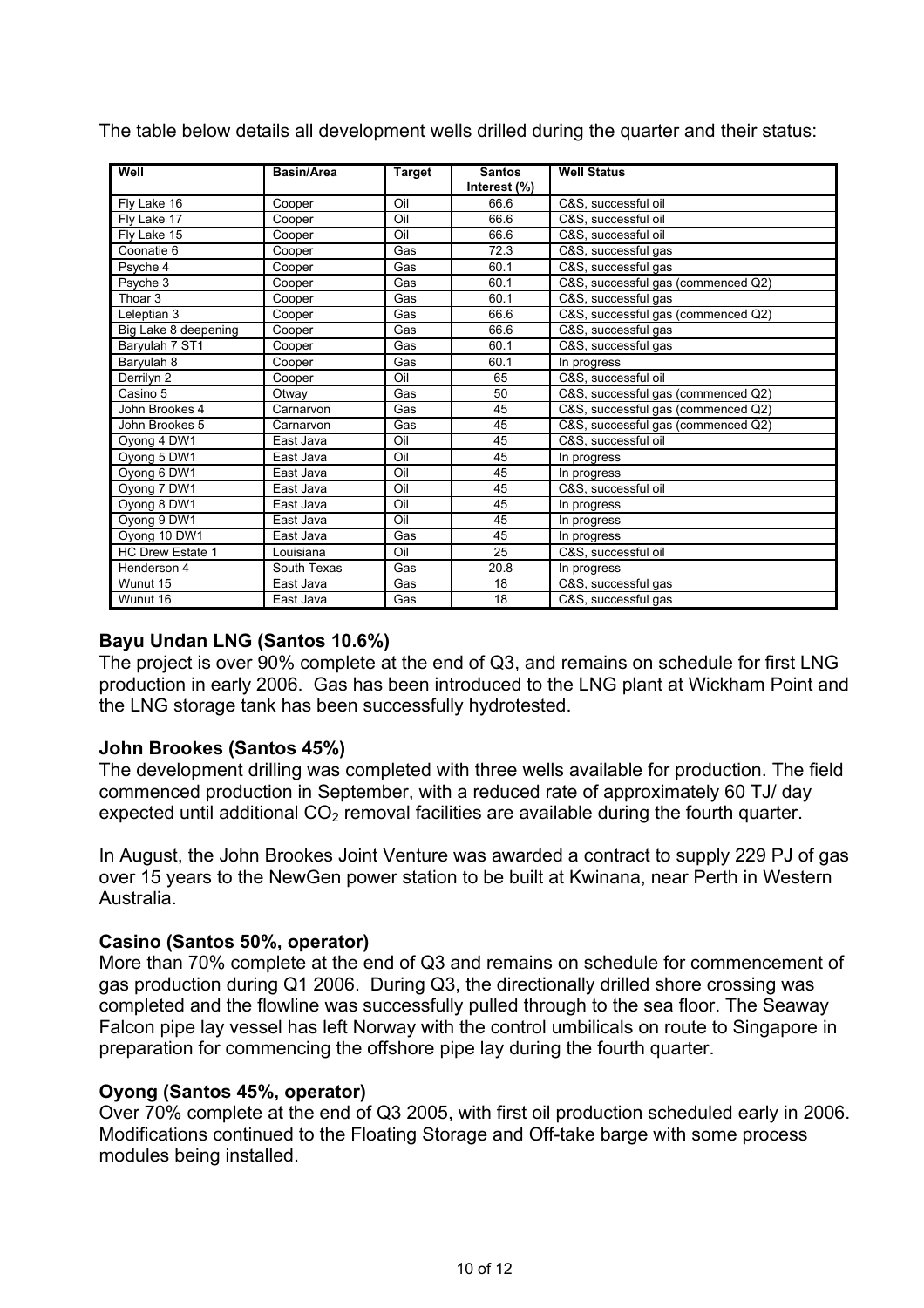Tendering of the gas export pipeline and installation contract has commenced, with first gas production scheduled in early 2007. Total capex for both the oil and gas development phases is expected to be US\$120 million.

Development drilling has continued with two wells completed for production. The drilling program to date has revealed a more complex, compartmentalised structure than previously modelled.

As a result, the 2P gross recoverable oil reserves are likely to be reduced from 8.3 mmbbl, and the initial oil production rates are likely to be less than 10,000 bbl/day. There is not expected to be any impact on 2P gross recoverable gas reserves of 128 bcf or the anticipated gas production rate of 40 mmscfd.

From a portfolio perspective, the impact of the oil reserve reduction on Santos will not be material, and will be further quantified as part of the year end reserve review process.

## **Maleo (Santos 75%, operator)**

The Cliffs 10 jack up rig has commenced conversion in Dubai to the Maleo Producer, a Mobile Offshore Production Unit. The signing of the Maleo gas sales agreement in late May has allowed several contracts to be awarded and construction of the Tall Template Structure wellhead facility to begin. Forecast first gas production remains on schedule for the second half of 2006. The project is now around 15% complete and development drilling is expected to commence during Q1 2006.

## **Cooper Basin (Santos 60%–100%, operator)**

In addition to the oil and gas development well drilling detailed in the table shown at **2.3** above, 12 gas wells and 7 oil wells were connected during Q3.

## **3. BUSINESS DEVELOPMENT**

#### **Acquisitions/Divestments**

In early July, Santos announced that it would acquire Tipperary Corporation (Tipperary) and Tipperary Oil and Gas Australia Pty Ltd (TOGA) for US\$466 million (\$612 million).

The interests of Slough Estates plc (Slough), the parent company of Slough Estates USA, Inc, comprising approximately a 54% shareholding in Tipperary, a 10% equity interest in TOGA, and debt owed to Slough by Tipperary, were acquired by Santos effective 13 July 2005.

Once completed, subject to shareholder approval, this acquisition will provide Santos with an approximately 75% operated working interest and 72% revenue interest in the producing Fairview coal seam gas field, located north of Roma in Queensland, together with more than 4,000km<sup>2</sup> of exploration acreage.

A meeting of Tipperary shareholders to consider and vote on the proposed acquisition is scheduled for 27 October 2005 in the United States.

Also in July, Santos announced that it had agreed to sell its 100% interest in the Golden Beach gas field to Cape Energy (Victoria) Pty Ltd.